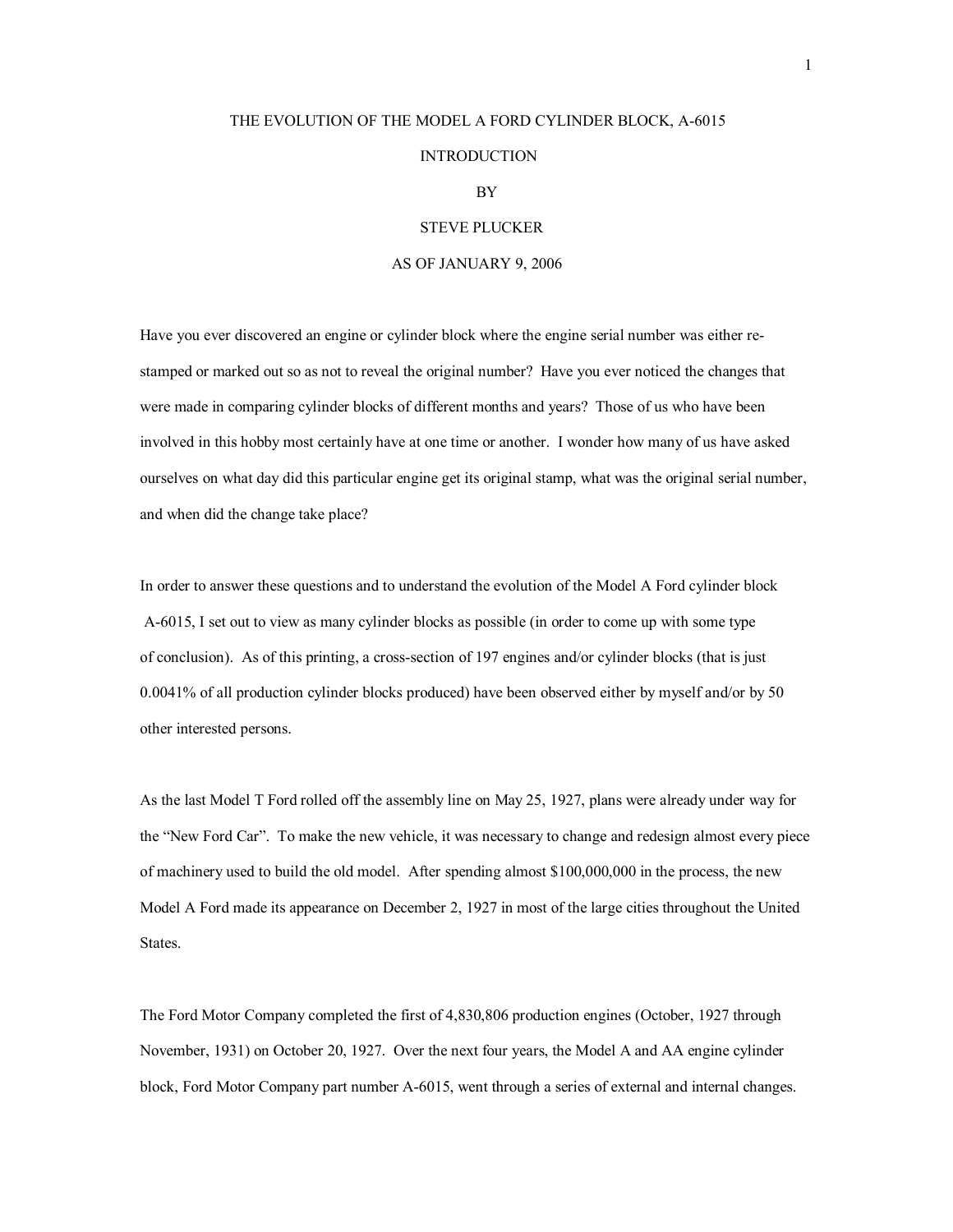To identify when some of these changes took place during the casting of the block, there was the "release and change notice" records where Ford noted the different changes to be made to the next generation of new blocks. These were engineering documents which recorded the date when the drawing was approved for production of the part. They also recorded changes that were made and when the part was replaced or obsolete. The name "release" is short for "released for production". According to the release information, it was July 1, 1927 when the first release notices were issued and continued through September 30, 1929. Where the remaining "release and change notices" are to cover the remaining years, are unknown by the archives.

Over the next four months, July to October, 1927, many aspects of the pre-production block were changed and revised into what were the first generation production blocks with the engine serial number pad located on and above the water inlet connection area on the left side of the block. These blocks were cast and put in production up to October 12, 1927 when it was noted on the release that the size of the water inlet connection pad was to agree with the connection, A-8275, cylinder water inlet connection, and that the pad for the engine serial number was to be moved to the top of the block and reduced in size to two inches in length. These blocks finally showed up for stamping on November 27, 1927, between engine's # 616 and # 633. Where a change was noted in the release notifications, it was also noted in the guide. However not all changes noted in the release notices were listed in the guide as one can see from the guide itself. What changes were noted in the guide were those noticeable differences in the block that were easy to view and identify.

To identify when these changes occurred during the serial number stamping, all we have to go by is the engine serial number itself which is located on the left side of the cylinder block on the engine serial number pad just above the cylinder water inlet port. This number, tells us the month, day and year that the cylinder block was stamped but not necessarily when it was actually cast or installed in the car or truck.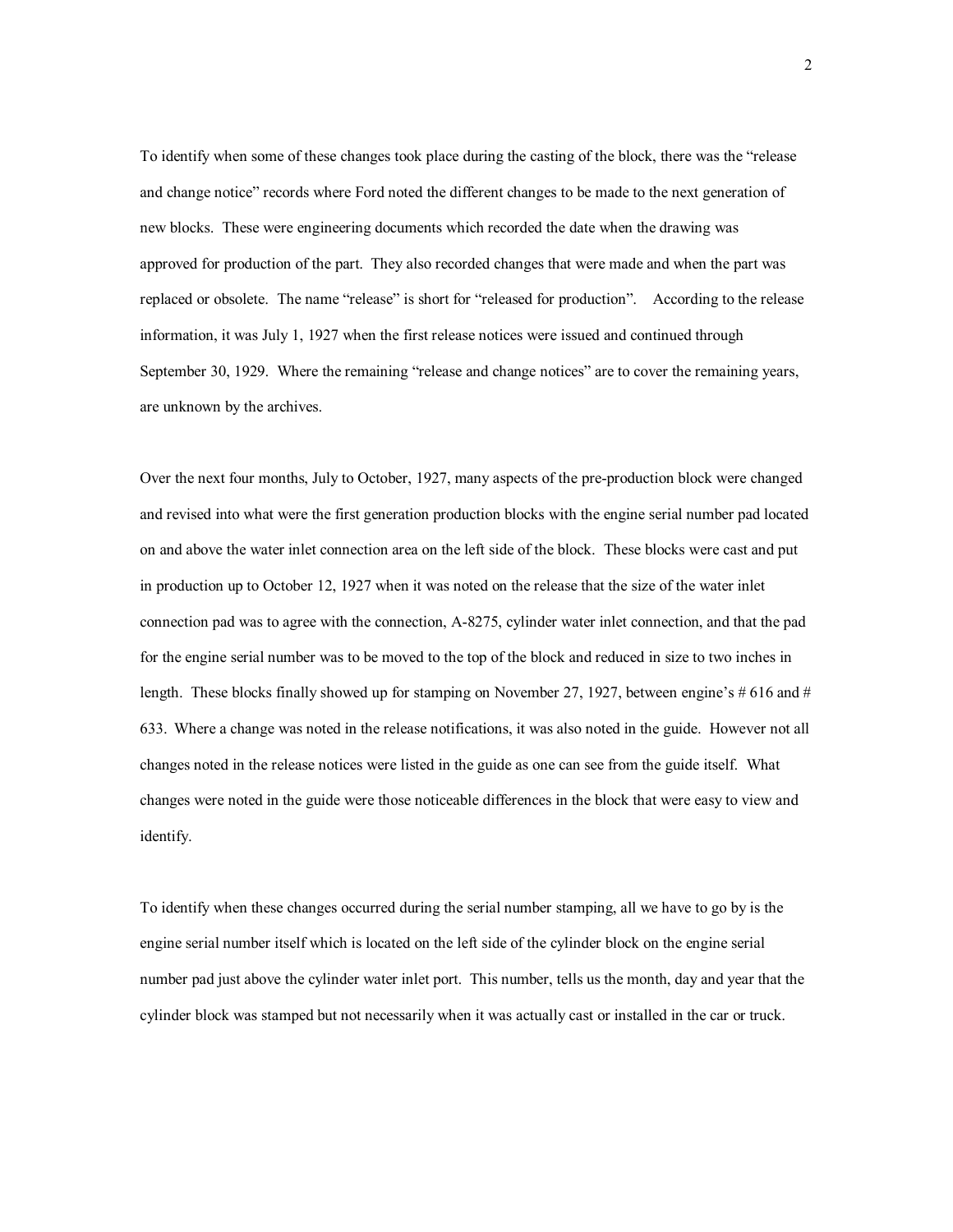Another source of identification may also appear on the engineering drawings of the cylinder block as the changes occurred. These are at the Ford Archives. Unfortunately, due to logistics, I was unable to go to the archives to make positive of this fact. However, looking at the original item proved very informative.

Granted, the Ford Service Bulletins and the known existing copies of the Ford Service Letters tells us of some of these changes but not of all. They were, however, usually reported about a month or so later than when the change was actually made. The idea of the actual change most likely originated within the Ford Engineering Department a few weeks or so before the actual change was made to the part itself. This information may be contained on the 25 or so engineering drawings of the cylinder block.

The goal was to see just how many types of visible changes were made to the cylinder block and try to contain each visible change within the same month of production or as close as possible. Most of the changes are within the same month of production, however some are not.

Most of the data collected on each cylinder block fit nicely into the database of block changes as they were produced. However there were several oddities and some which were out of line for one reason or the other as noted below. The "guide" therefore, was designed off of the database. Each change in features indicates those engine numbers which are before and after the change took place. The numbers are according to the Ford Model A/AA Engine Number List and the numbers in parenthesis indicate the difference between the two. Hopefully we can close in on these numbers.

There were instances when a new change in the block was noted BEFORE that new change became common on the assembly line of engines. This may be due to the fact that when a group of blocks were cast, they got out of line with the others or put aside for some reason or the other, thus delaying the regular progression of the newer style blocks resulting in a mixture of old and new style blocks. It may also be due to the slow rate of old to new castings thus the mixture of blocks as noted in the database. When they did get back into line, the newer blocks with the newer features would eventually be the more predominant as they progressed.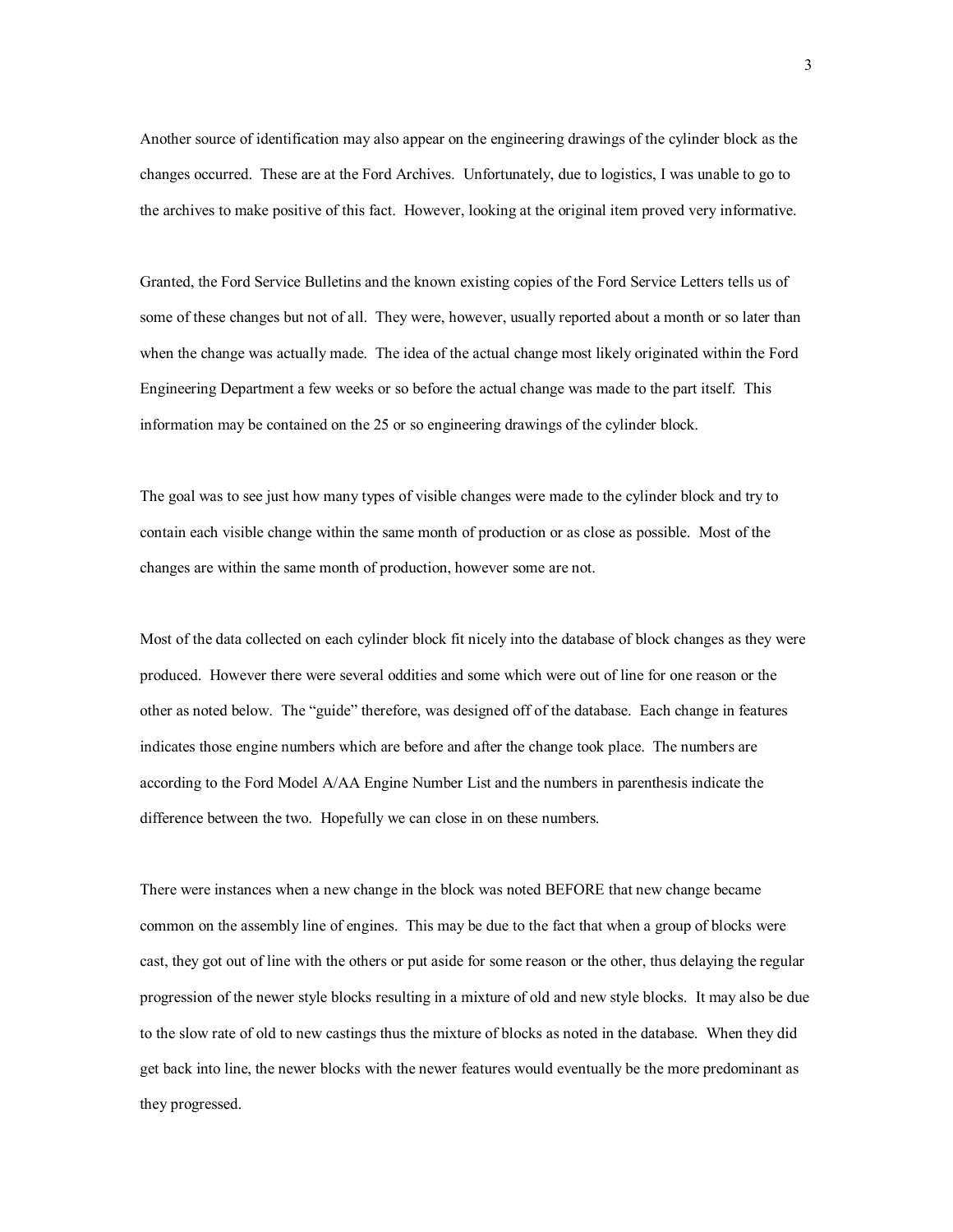There was a lot of variation on the engine serial number pad size within a particular pad size. The main sizes viewed were the early "shield" type and the "bar" type. Of the "bar" type pad there were four sizes:  $2^{\prime\prime}, 2^{\prime}2^{\prime\prime}, 2^{\prime}4^{\prime\prime}$  and  $3^{\prime}4^{\prime\prime}$ . These sizes varied + or –  $1/16^{\prime\prime}$  to  $1/8^{\prime\prime}$  of an inch throughout a particular size. However, there was no significant difference among the sizes and the differences are contributed to casting variations.

There was one cylinder block # 286,625, July 29, 1928, which must have been some type of "experimental" engine. The block was not cast with an oil return pipe hole in the lower right side of the block. There were four (4) holes located between each pair of lifter holes and about the same size as the lifter holes with the front hole being slightly larger. The oil tube inside the valve chamber ran the length of the block instead of the normal half block. From this tube there were 1/8" oil holes to oil the camshaft. The valve chamber cover had no oil return hole. Are there any more engines of this type out there? Please let me know. According to the MARC/MAFCA Model A/AA Ford Judging Standards, "From May through October, 1928 a few engines were built without an oil return pipe".

Another oddity was cylinder blocks # 2,222,973 and # 2,227,666, August 28, 1929, which had at just one corner of the oil pump pad, ½ of the shield or "extra metal" effect and the other side was of the newer style with no "extra metal". If anyone has or knows of other cylinder blocks like this, please let me know.

Several features which remained the same throughout production were: 1) height of push rod bosses inside the valve chamber; 2) front camshaft oil bearing hole; 3) height of the rear oil dam inside the valve chamber; 4) there were three oil holes in the lower oil return port.

I would like to thank the following people who devoted their time and patience through letters, phone calls and e-mails in contributing to this article. Without their help, I would of never got as far as I did: Fred Gooding, Bill Keith, Neil Wilson, Bill Barlow, George Stoker, Ron Rude, Dan Koppinger, Andy Anderson, Terry Oberer, Dave Waddell, John Blair, H and H Machine Shop, John Mishler, Tim Kelly, Courtland Saunders, Rick Snell, Craig Lewis, Hans "Doc" Kalinka, Willie Harms, Lyle Burnett, Ted Alkier, Rick